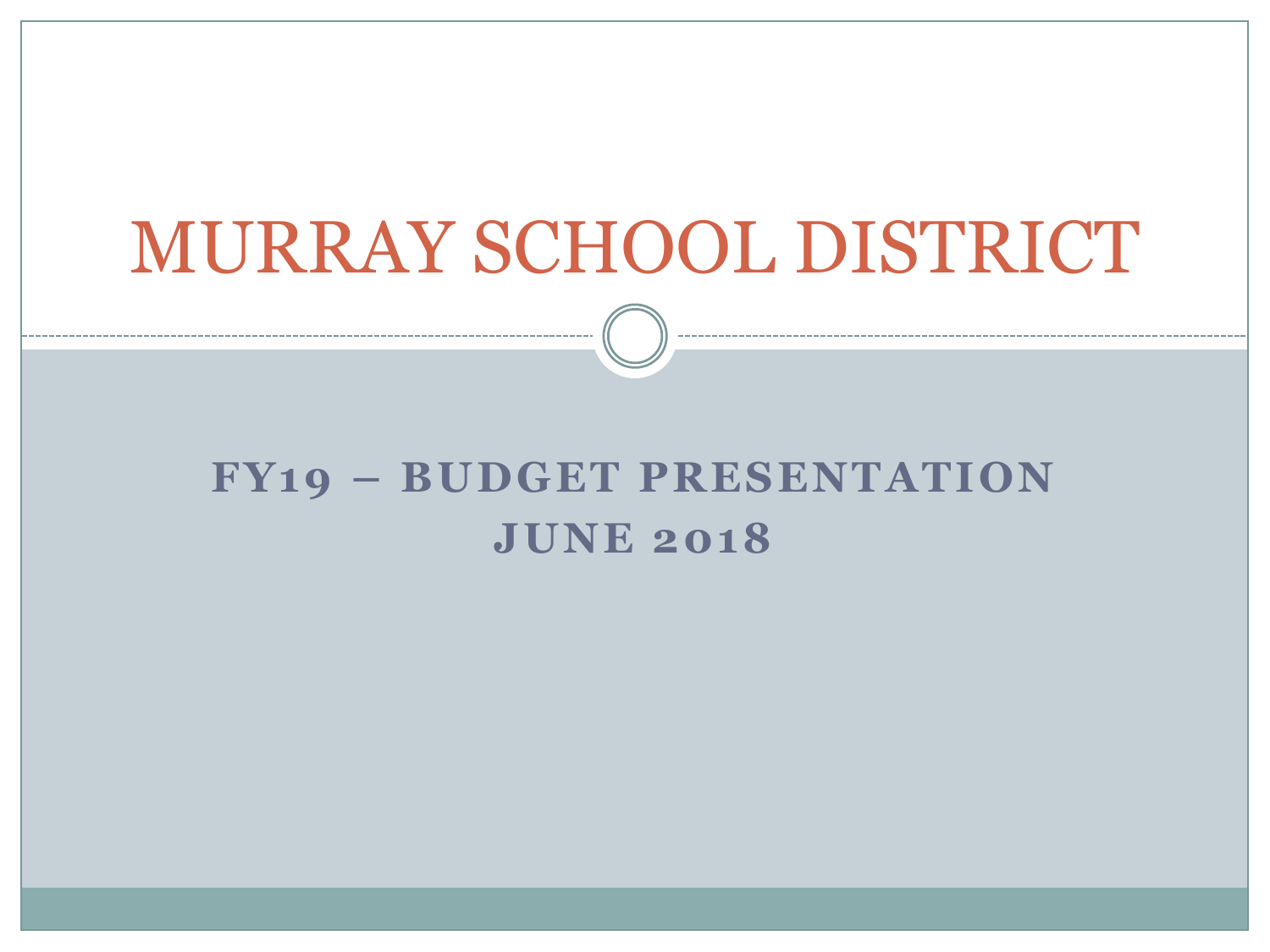## General Fund Budget Summary Expenditures by Object

|                                     |    |                |                |               |               |               | 2017-18       | 2018-19       |
|-------------------------------------|----|----------------|----------------|---------------|---------------|---------------|---------------|---------------|
|                                     |    | 2012-13        | 2013-14        | 2014-15       | 2015-16       | 2016-17       | Revised       | Proposed      |
|                                     |    | Actual         | Actual         | Actual        | Actual        | Actual        | <b>Budget</b> | <b>Budget</b> |
| Revenues:                           |    |                |                |               |               |               |               |               |
| <b>Property Taxes</b>               | \$ | 12,704,863 \$  | 13,072,096 \$  | 13,085,134 \$ | 15,137,038 \$ | 15,591,759 \$ | 16,542,819 \$ | 17,683,484    |
| Interest on Investments             |    | 180,993        | 221,667        | 46,091        | 69,374        | 128,291       | 200,000       | 200,000       |
| Other Local Revenue                 |    | 1,582,864      | 1,815,282      | 1,103,353     | 1,705,920     | 1,593,311     | 2,316,719     | 1,572,196     |
| State of Utah                       |    | 22,345,426     | 23,424,024     | 23,464,081    | 23,248,802    | 24,318,745    | 26,047,856    | 26,889,112    |
| <b>Federal Government</b>           |    | 2,049,985      | 2,140,924      | 2,036,473     | 2,178,252     | 2,312,229     | 2,476,219     | 2,118,141     |
| <b>Total Revenues</b>               |    | 38,864,131     | 40,673,993     | 39,735,132    | 42,339,386    | 43,944,335    | 47,583,613    | 48,462,933    |
| Expenditures:                       |    |                |                |               |               |               |               |               |
| <b>Salaries</b>                     |    | 24,510,003     | 24,570,978     | 24,380,351    | 25,201,092    | 25,901,809    | 28,660,438    | 30,275,908    |
| <b>Employee Benefits</b>            |    | 9,928,384      | 11,161,067     | 10,993,148    | 11,743,822    | 12,085,182    | 12,499,375    | 12,721,069    |
| <b>Purchased Professional Svcs</b>  |    | 451,862        | 468,201        | 441,684       | 466,203       | 620,148       | 700,951       | 610,243       |
| <b>Purchased Property Services</b>  |    | 316,121        | 643,794        | 486,194       | 535,857       | 461,114       | 615,927       | 536,089       |
| <b>Other Purchased Services</b>     |    | 273,068        | 296,632        | 302,518       | 338,478       | 309,378       | 447,150       | 403,108       |
| <b>Supplies and Materials</b>       |    | 2,174,508      | 2,612,913      | 2,042,859     | 2,211,905     | 2,503,269     | 3,887,685     | 3,578,667     |
| Property and Equipment              |    | 276,346        | 730,399        | 63,592        | 486,900       | 524,119       | 829,288       | 284,606       |
| Other Objects                       |    | 66,356         | 71,710         | 28,444        | 34,568        | 115,681       | 88,769        | 77,769        |
| <b>Total Expenditures</b>           |    | 37,996,648     | 40,555,694     | 38,738,790    | 41,018,825    | 42,520,700    | 47,729,583    | 48,487,459    |
| Net Change in Fund Balances         |    | 867,483        | 118,299        | 996,342       | 1,320,561     | 1,423,635     | (145, 970)    | (24, 526)     |
| Fund Balance - July 1               |    | 8,902,146      | 9,769,629      | 9,887,928     | 10,884,270    | 12,204,831    | 13,628,466    | 13,482,496    |
| Fund Balance - June 30              |    | $9,769,629$ \$ | $9,887,928$ \$ | 10,884,270 \$ | 12,204,831    | 13,628,466 \$ | 13,482,496 \$ | 13,457,970    |
| <b>Fund Balance</b>                 |    |                |                |               |               |               |               |               |
| Nonspendable:                       |    |                |                |               |               |               |               |               |
| Inventories & Prepaid Exp.          | \$ | 588,061 \$     | 618,420 \$     | 738,547 \$    | 503,966       | 675,329 \$    | 503,966 \$    | 503,966       |
| Committed:                          |    |                |                |               |               |               |               |               |
| Economic Stabilization              |    | 2,000,000      | 2,000,000      | 2,000,000     | 2,000,000     | 2,000,000     | 2,000,000     | 2,000,000     |
| <b>Employee Benefit Obligations</b> |    | 5,238,358      | 5,238,358      | 5,238,358     | 5,238,358     | 5,238,358     | 5,238,358     | 5,238,358     |
| Unassigned                          |    | 1,943,210      | 2,031,150      | 2,907,365     | 4,462,507     | 5,714,779     | 5,740,172     | 5,715,646     |
| <b>Total Fund Balance</b>           | Ś  | 9,769,629 \$   | 9,887,928 \$   | 10,884,270 \$ | 12,204,831 \$ | 13,628,466 \$ | 13,482,496 \$ | 13,457,970    |
|                                     |    |                |                |               |               |               |               |               |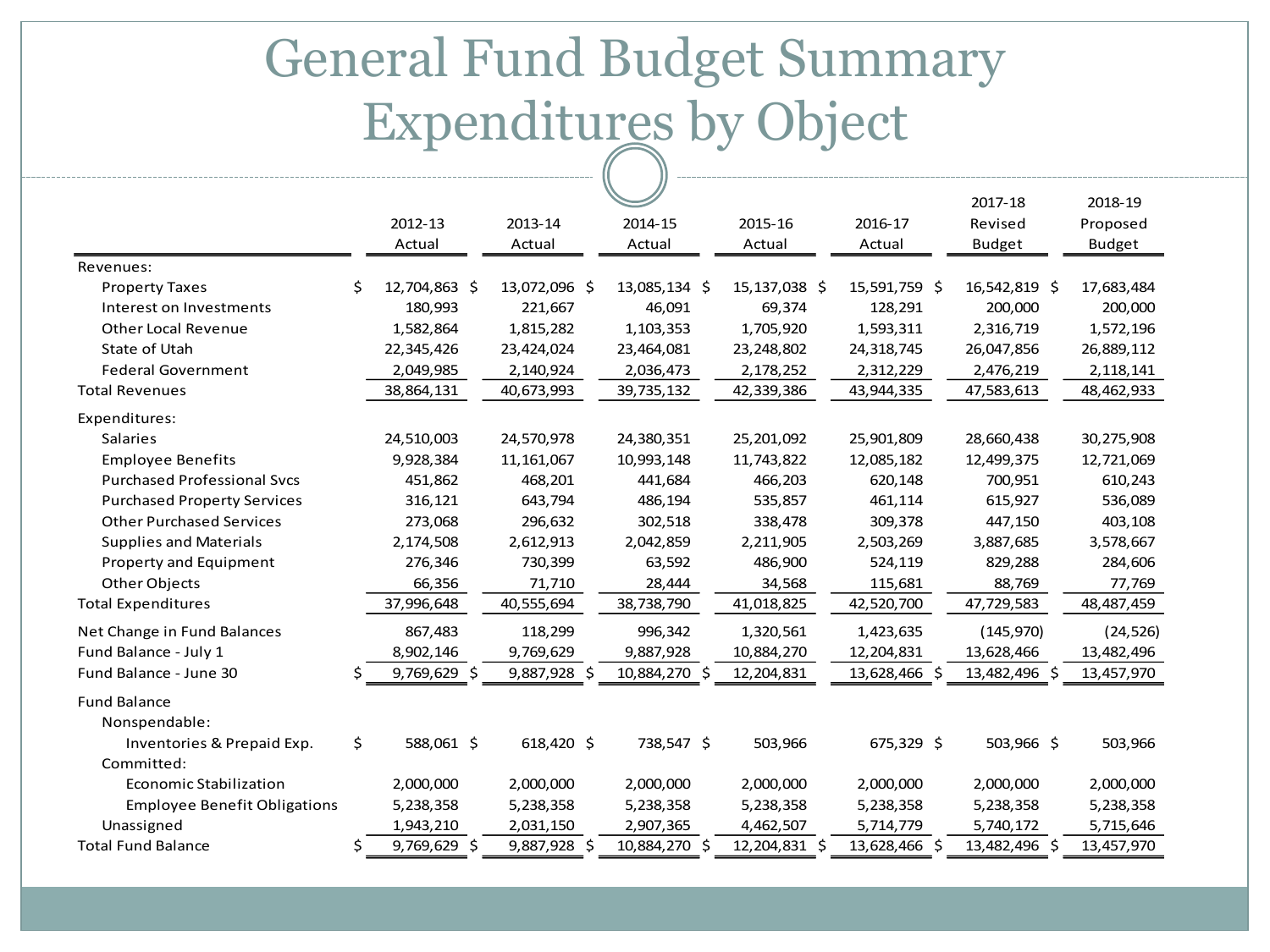#### Student Activities Fund Budget Summary Expenditures by Object

|                                   |              |              |                |                |                 | 2017-18        | 2018-19       |
|-----------------------------------|--------------|--------------|----------------|----------------|-----------------|----------------|---------------|
|                                   | 2012-13      | 2013-14      | 2014-15        | 2015-16        | 2016-17         | Revised        | Proposed      |
|                                   | Actual       | Actual       | Actual         | Actual         | Actual          | <b>Budget</b>  | <b>Budget</b> |
| Revenues:                         |              |              |                |                |                 |                |               |
| <b>Other Local Revenue</b><br>\$. | 1,795,099 \$ | 1,448,852 \$ | $1,590,147$ \$ | $1,622,514$ \$ | $1,810,339$ \$  | $2,200,000$ \$ | 2,200,000     |
| <b>Total Revenues</b>             | 1,795,099    | 1,448,852    | 1,590,147      | 1,622,514      | 1,810,339       | 2,200,000      | 2,200,000     |
| Expenditures:                     |              |              |                |                |                 |                |               |
| Salaries                          |              |              |                |                |                 |                |               |
| <b>Employee Benefits</b>          |              |              |                |                |                 |                |               |
| <b>Purchased Services</b>         | 695,321      | 328,312      | 334,065        | 278,654        | 504,306         | 450,000        | 450,000       |
| <b>Supplies</b>                   | 759,462      | 740,595      | 624,189        | 877,991        | 624,930         | 1,155,000      | 1,155,000     |
| Equipment                         | 62,135       | 45,403       | 62,973         | 36,288         | 53,942          | 70,000         | 70,000        |
| Other Objects                     | 273,591      | 284,931      | 516,671        | 263,176        | 563,564         | 525,000        | 525,000       |
| <b>Total Expenditures</b>         | 1,790,509    | 1,399,241    | 1,537,898      | 1,456,109      | 1,746,742       | 2,200,000      | 2,200,000     |
|                                   |              |              |                |                |                 |                |               |
| Net Change in Fund Balances       | 4,590        | 49,611       | 52,249         | 166,405        | 63,597          |                |               |
| Fund Balance - July 1             | 770,085      | 774,675      | 824,286        | 876,535        | 1,042,940       | 1,106,537      | 1,106,537     |
| Fund Balance - June 30<br>\$      | 774,675 \$   | 824,286 \$   | 876,535 \$     | 1,042,940 \$   | 1,106,537<br>-S | 1,106,537<br>S | 1,106,537     |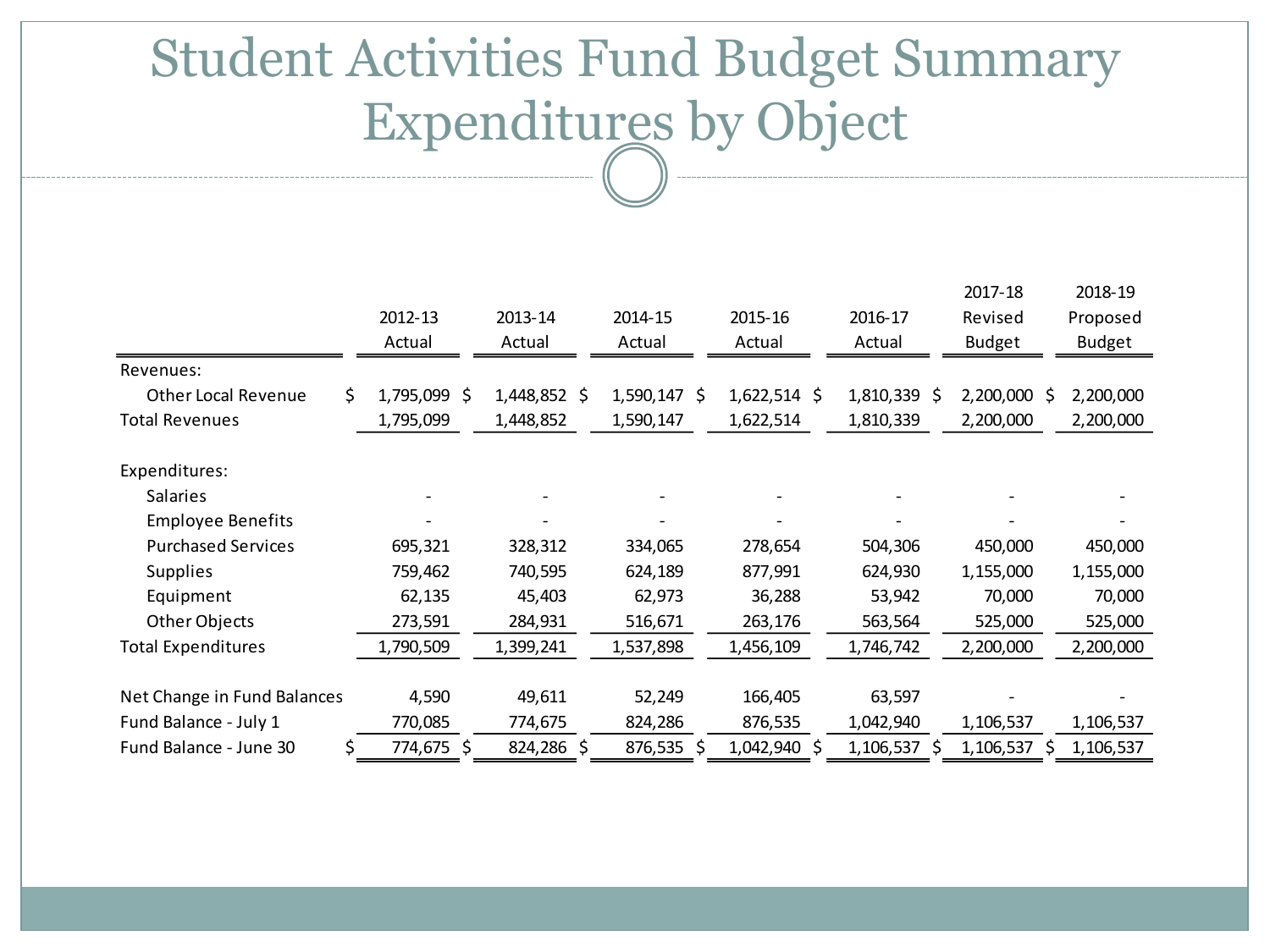### Non K-12 Budget Summary Fund Expenditures by Object

|                                 |                  |            |            |            |            | 2017-18       | 2018-19       |
|---------------------------------|------------------|------------|------------|------------|------------|---------------|---------------|
|                                 | 2012-13          | 2013-14    | 2014-15    | 2015-16    | 2016-17    | Revised       | Proposed      |
|                                 | Actual           | Actual     | Actual     | Actual     | Actual     | <b>Budget</b> | <b>Budget</b> |
| Revenues:                       |                  |            |            |            |            |               |               |
| <b>Property Taxes</b>           | \$               | \$<br>\$   | \$         |            | \$         | \$<br>\$      |               |
| Interest on Investments         |                  | 12,992     |            |            |            |               |               |
| <b>Other Local Revenue</b>      | 340,298          | 359,933    | 312,224    | 366,874    | 319,049    | 308,332       | 350,737       |
| State of Utah                   | 264,264          | 307,675    | 268,286    | 329,848    | 279,618    | 324,395       | 296,568       |
| <b>Federal Government</b>       | 76,405           | 81,130     | 87,193     | 80,413     | 112,270    | 73,957        | 73,939        |
| <b>Total Revenues</b>           | 680,967          | 761,730    | 667,703    | 777,135    | 710,937    | 706,684       | 721,244       |
| Expenditures:                   |                  |            |            |            |            |               |               |
| Salaries                        | 425,990          | 425,497    | 403,733    | 423,760    | 446,779    | 427,018       | 418,358       |
| <b>Employee Benefits</b>        | 126,750          | 136,808    | 135,898    | 138,157    | 142,797    | 147,428       | 143,508       |
| <b>Contract Services</b>        | 54,573           | 65,357     | 63,205     | 102,393    | 49,167     | 48,245        | 48,245        |
| Maintenance & Repairs           | 2,030            | 1,406      |            |            |            | 6,615         | 6,615         |
| <b>Other Purchased Services</b> | 5,766            | 19,607     |            | 26,884     |            | 20,210        | 20,210        |
| Supplies                        | 62,783           | 67,736     | 62,432     | 79,612     | 62,928     | 84,079        | 82,979        |
| Equipment                       |                  |            |            | 5,633      | 2,700      | 1,394         | 1,394         |
| Other Objects                   | 12,272           | 6,669      | 57,046     | 20,995     | 12,161     | 12,618        | 12,618        |
| <b>Total Expenditures</b>       | 690,164          | 723,080    | 722,314    | 797,434    | 716,532    | 747,607       | 733,927       |
| Net Change in Fund Balances     | (9, 197)         | 38,650     | (54, 611)  | (20, 299)  | (5, 595)   | $(40, 923) -$ | (12, 683)     |
| Fund Balance - July 1           | 207,943          | 198,746    | 237,396    | 182,785    | 162,486    | 156,891       | 115,968       |
| Fund Balance - June 30          | \$<br>198,746 \$ | 237,396 \$ | 182,785 \$ | 162,486 \$ | 156,891 \$ | 115,968 \$    | 103,285       |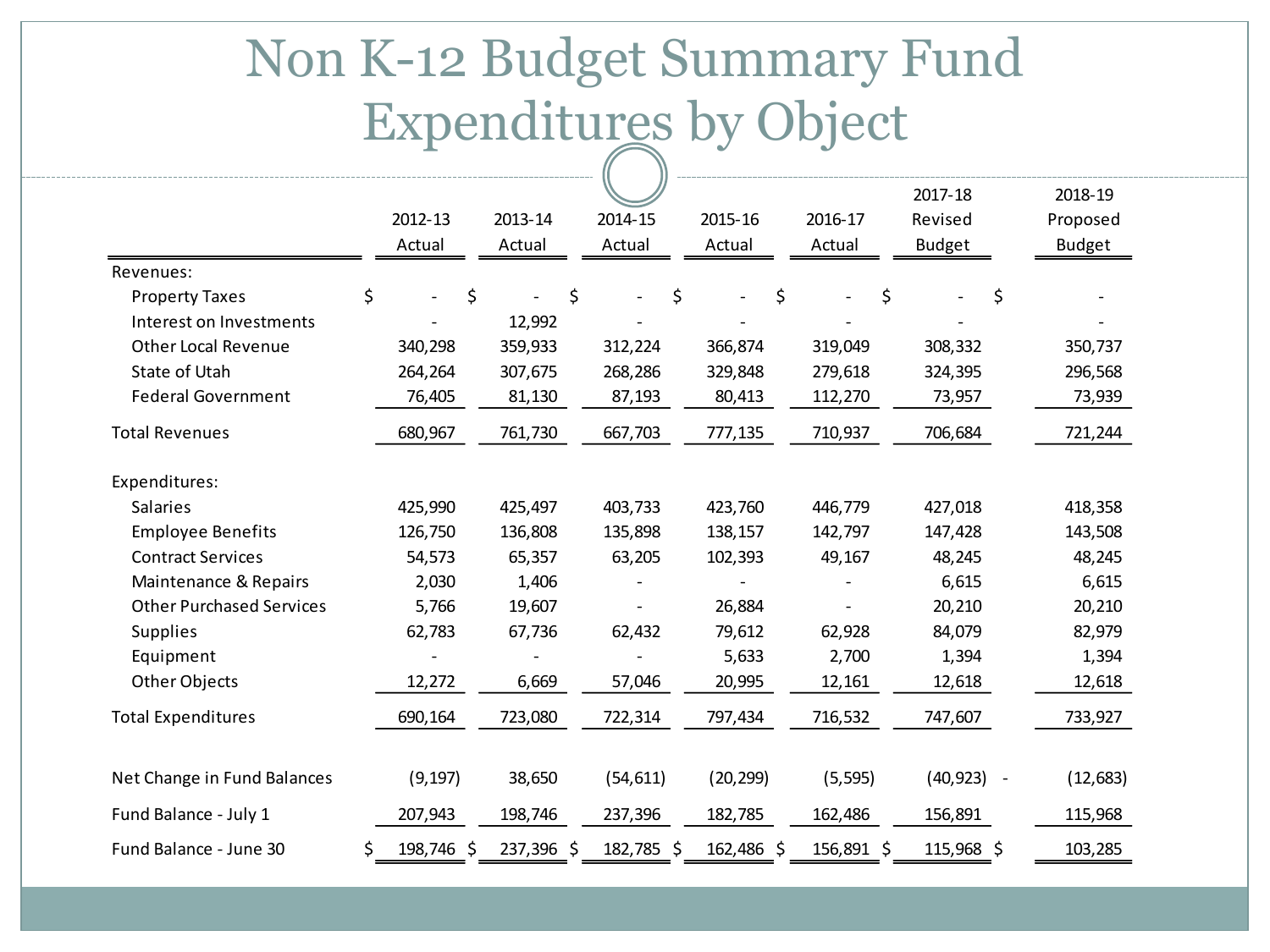#### Redevelopment Agency – Special Revenue Fund Expenditures by Object

|                              |                       |                |                | 2017-18       | 2018-19       |
|------------------------------|-----------------------|----------------|----------------|---------------|---------------|
|                              | 2014-15               | 2015-16        | 2016-17        | Revised       | Proposed      |
|                              | Actual                | Actual         | Actual         | <b>Budget</b> | <b>Budget</b> |
| Revenues:                    |                       |                |                |               |               |
| Tax Increment                | \$<br>1,572,249<br>\$ | $1,609,395$ \$ | $1,567,262$ \$ | 2,117,806 \$  | 2,117,806     |
| <b>Total Revenues</b>        | 1,572,249             | 1,609,395      | 1,567,262      | 2,117,806     | 2,117,806     |
| Expenditures:                |                       |                |                |               |               |
| <b>Tax Increment Payment</b> | 1,572,249             | 1,609,395      | 1,567,262      | 2,117,806     | 2,117,806     |
| <b>Total Expenditures</b>    | 1,572,249             | 1,609,395      | 1,567,262      | 2,117,806     | 2,117,806     |
| Net Change in Fund Balances  |                       |                |                |               |               |
| Fund Balance - July 1        |                       |                |                |               |               |
| Fund Balance - June 30       | \$<br>\$              | \$             | \$             | \$            |               |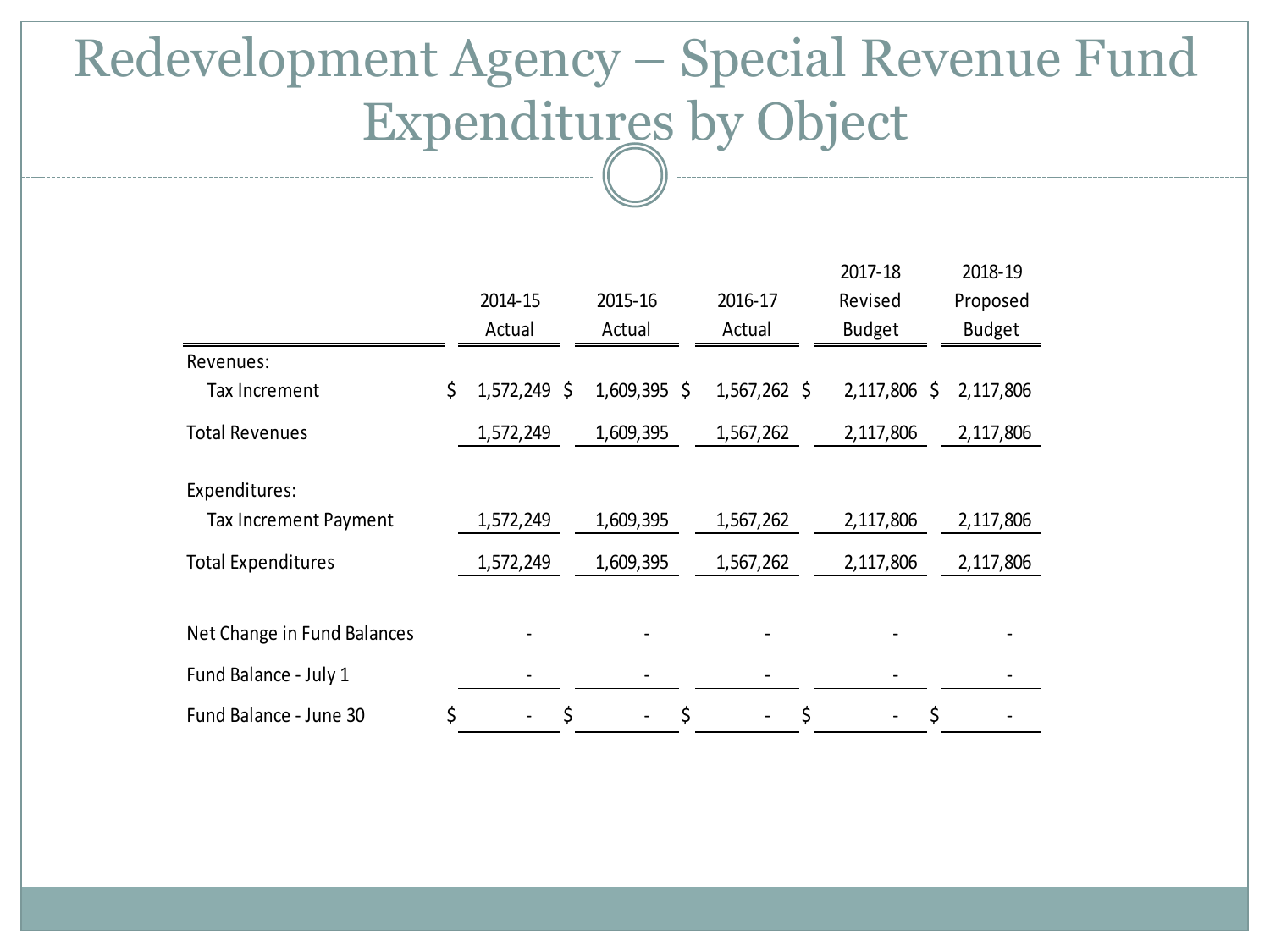#### Debt Service Fund Budget Summary Expenditures by Object

|                                |    |              |              |              |              |                 | 2017-18         | 2018-19       |
|--------------------------------|----|--------------|--------------|--------------|--------------|-----------------|-----------------|---------------|
|                                |    | 2012-13      | 2013-14      | 2014-15      | 2015-16      | 2016-17         | Revised         | Proposed      |
|                                |    | Actual       | Actual       | Actual       | Actual       | Actual          | <b>Budget</b>   | <b>Budget</b> |
| Revenues:                      |    |              |              |              |              |                 |                 |               |
| <b>Property Taxes</b>          | \$ | 2,425,605 \$ | 3,850,559 \$ | 3,884,020 \$ | 3,923,029 \$ | 3,917,793 \$    | 3,484,200 \$    | 3,520,500     |
| Interest on Investments        |    | 10,211       | 9,028        | 10,242       | 15,494       | 24,880          | 47,500          | 10,000        |
| <b>Other Local Revenue</b>     |    |              |              |              |              |                 |                 |               |
| State of Utah                  |    |              |              |              |              |                 |                 |               |
| <b>Federal Government</b>      |    |              |              |              |              |                 |                 |               |
| <b>Total Revenues</b>          |    | 2,435,816    | 3,859,587    | 3,894,262    | 3,938,523    | 3,942,673       | 3,531,700       | 3,530,500     |
|                                |    |              |              |              |              |                 |                 |               |
| Expenditures:                  |    |              |              |              |              |                 |                 |               |
| Interest                       |    | 972,886      | 1,680,113    | 1,592,805    | 1,493,375    | 1,448,242       | 1,360,450       | 1,274,250     |
| <b>Redemption of Principal</b> |    | 1,790,000    | 1,835,000    | 1,925,000    | 2,025,000    | 2,070,000       | 2,155,000       | 2,240,000     |
| Misc.                          |    | 72,111       | 833          |              | 4,760        |                 | 16,250          | 16,250        |
| <b>Total Expenditures</b>      |    | 2,834,997    | 3,515,946    | 3,517,805    | 3,523,135    | 3,518,242       | 3,531,700       | 3,530,500     |
|                                |    |              |              |              |              |                 |                 |               |
| Other Financing Sources (Uses) |    | 72,111       |              |              |              |                 |                 |               |
|                                |    |              |              |              |              |                 |                 |               |
| Net Change in Fund Balances    |    | (327,070)    | 343,641      | 376,457      | 415,388      | 424,431         |                 |               |
| Fund Balance - July 1          |    | 1,916,138    | 1,589,068    | 1,932,709    | 2,309,166    | 2,724,554       | 3,148,985       | 3,148,985     |
| Fund Balance - June 30         | S  | 1,589,068 \$ | 1,932,709 \$ | 2,309,166 \$ | 2,724,554 \$ | 3,148,985<br>Ŝ. | 3,148,985<br>-Ś | 3,148,985     |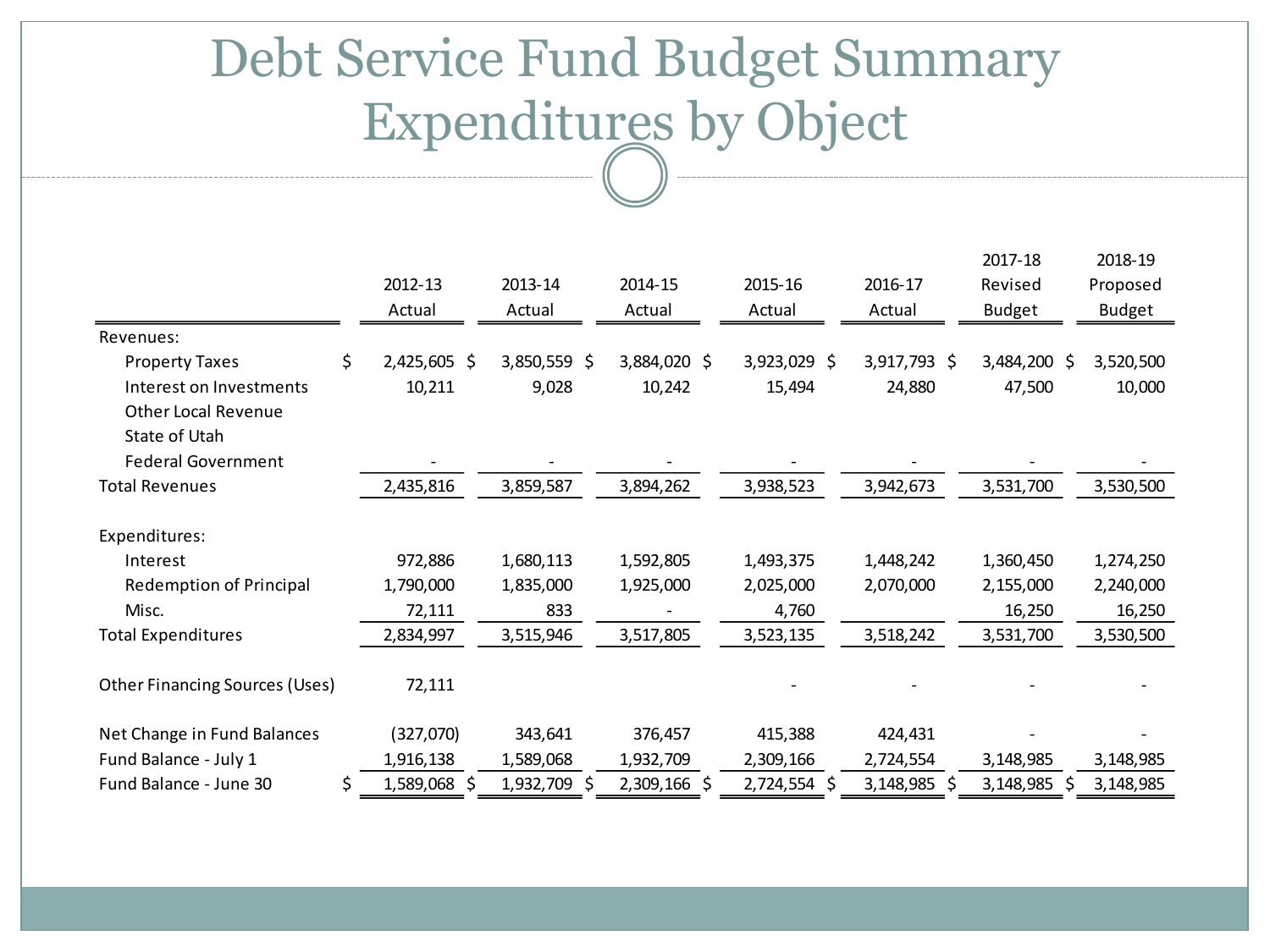#### Capital Projects Fund Budget Summary Expenditures by Object

|                                       |                    |                |               |               |               | 2017-18       | 2018-19       |
|---------------------------------------|--------------------|----------------|---------------|---------------|---------------|---------------|---------------|
|                                       | 2012-13            | 2013-14        | 2014-15       | 2015-16       | 2016-17       | Revised       | Proposed      |
|                                       | Actual             | Actual         | Actual        | Actual        | Actual        | <b>Budget</b> | <b>Budget</b> |
| Revenues:                             |                    |                |               |               |               |               |               |
| <b>Property Taxes</b>                 | \$<br>2,907,707 \$ | 3,166,176 \$   | 3,327,800 \$  | 4,310,926 \$  | 3,911,029 \$  | 2,901,578 \$  | 3,010,141     |
| Interest on Investments               | 224,384            | 200,966        | 134,565       | 140,756       | 258,973       | 200,000       | 200,000       |
| <b>Other Local Revenue</b>            | 125,000            | 450,000        | 7,797         | 13,154        |               | 2,550,000     |               |
| State of Utah                         |                    |                |               |               | 24,685        | 17,800        | 267           |
| <b>Federal Government</b>             |                    | 802,690        | 174,359       | 923,167       | 994,302       |               |               |
| <b>Total Revenues</b>                 | 3,257,091          | 4,619,832      | 3,644,521     | 5,388,003     | 5,188,989     | 5,669,378     | 3,210,408     |
| Expenditures:                         |                    |                |               |               |               |               |               |
| Salaries                              |                    |                |               |               |               |               |               |
| <b>Employee Benefits</b>              |                    |                |               |               |               |               |               |
| <b>Contract Services</b>              | 3,621,937          | 18,087,917     | 18,451,695    | 3,862,659     | 197,837       | 351,000       | 326,000       |
| <b>Purchased Property Services</b>    | 1,232,740          | 1,965,349      | 2,309,751     | 2,198,806     | 1,131,108     | 377,321       | 377,321       |
| <b>Other Purchased Services</b>       |                    |                |               |               |               |               |               |
| Supplies                              | 576,932            | 397,939        | 389,676       | 358,037       | 333,069       | 440,000       | 440,000       |
| Property                              | 1,074,616          | 686,400        | 1,960,069     | 1,209,668     | 1,045,876     | 1,433,990     | 1,508,990     |
| Other Objects                         | 245,905            |                | 160,137       | 147,549       | 583,487       | 583,487       | 583,219       |
| <b>Total Expenditures</b>             | 6,752,130          | 21,137,605     | 23, 271, 328  | 7,776,719     | 3,291,377     | 3,185,798     | 3,235,530     |
| <b>Other Financing Sources (Uses)</b> | 33,746,611         |                | 7,000,000     |               |               |               |               |
| Net Change in Fund Balances           | (3,495,039)        | (16, 517, 773) | (19,626,807)  | (2,388,716)   | 1,897,612     | 2,483,580     | (25, 122)     |
| Fund Balance - July 1                 | 11,782,967         | 42,034,539     | 25,516,766    | 12,889,959    | 10,501,243    | 12,398,855    | 14,882,435    |
| Fund Balance - June 30                | 42,034,539 \$<br>Ś | 25,516,766 \$  | 12,889,959 \$ | 10,501,243 \$ | 12,398,855 \$ | 14,882,435 \$ | 14,857,313    |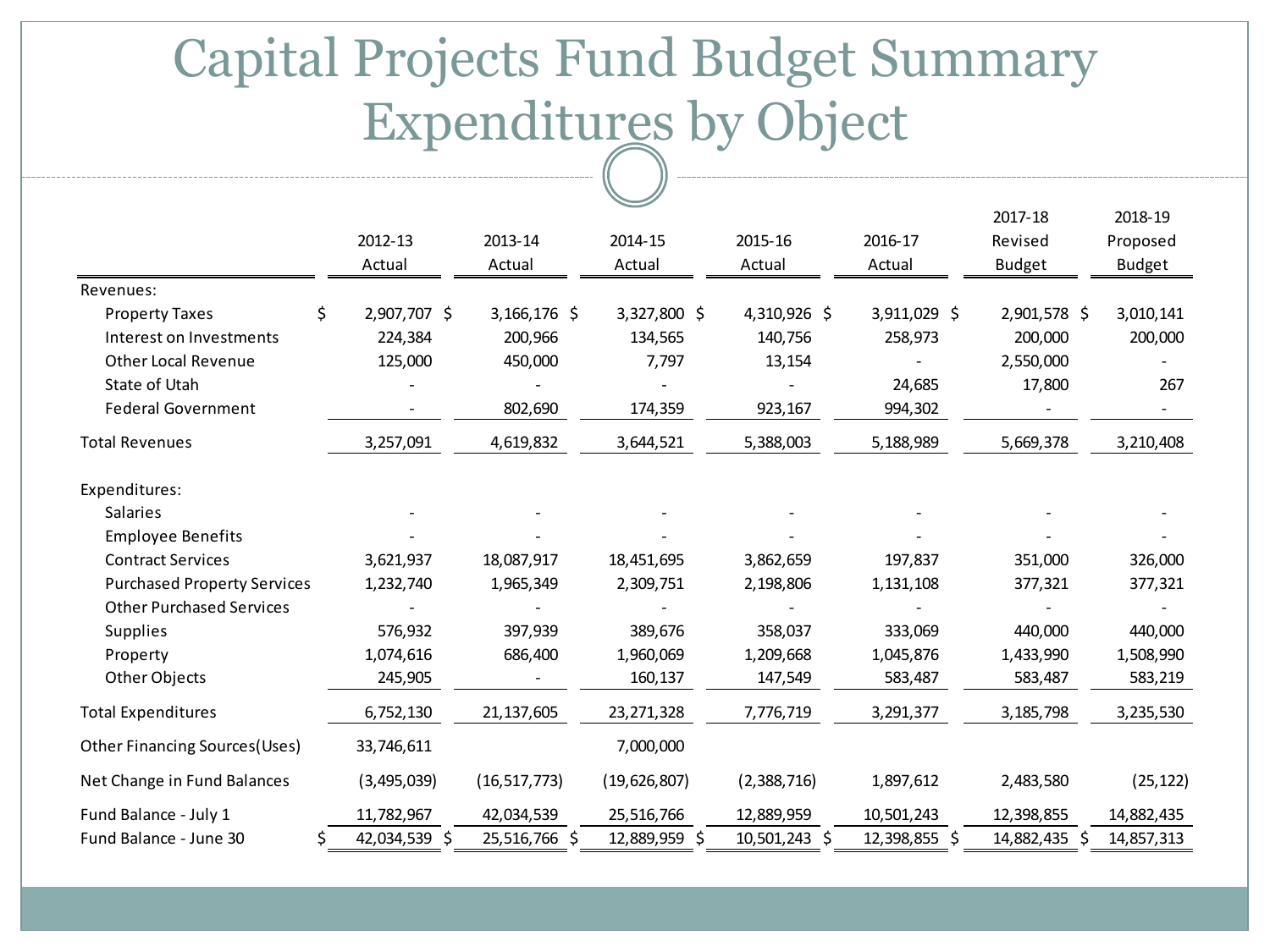#### School Lunch Fund Budget Summary Expenditures by Object

|                                 |                  |            |            |            |             | 2017-18       | 2018-19       |
|---------------------------------|------------------|------------|------------|------------|-------------|---------------|---------------|
|                                 | 2012-13          | 2013-14    | 2014-15    | 2015-16    | 2016-17     | Revised       | Proposed      |
|                                 | Actual           | Actual     | Actual     | Actual     | Actual      | <b>Budget</b> | <b>Budget</b> |
| Revenues:                       |                  |            |            |            |             |               |               |
| Interest on Investments         | \$<br>$6,924$ \$ | $3,718$ \$ | \$         | $5,201$ \$ | $15,241$ \$ | $17,500$ \$   | 17,500        |
| Sales to Students               | 670,582          | 502,360    | 608,665    | 573,608    | 663,470     | 675,000       | 675,000       |
| Sales to Adults                 | 12,130           | 111,188    | 7,721      | 10,232     | 11,558      | 7,000         | 7,000         |
| <b>Other Local</b>              | 13,318           | 21,912     | 19,770     | 18,297     | 18,808      | 27,680        | 27,680        |
| State of Utah                   | 342,440          | 321,418    | 350,095    | 377,429    | 406,828     | 400,000       | 400,000       |
| <b>Federal Government</b>       | 1,135,344        | 1,156,428  | 1,234,632  | 1,265,156  | 1,315,297   | 1,349,250     | 1,349,250     |
| <b>Total Revenues</b>           | 2,180,738        | 2,117,024  | 2,220,883  | 2,249,923  | 2,431,202   | 2,476,430     | 2,476,430     |
| Expenditures:                   |                  |            |            |            |             |               |               |
| Salaries                        | 712,505          | 684,625    | 654,980    | 676,046    | 697,063     | 798,490       | 861,186       |
| <b>Employee Benefits</b>        | 242,553          | 258,643    | 233,429    | 243,315    | 265,273     | 328,992       | 349,797       |
| <b>Contract Services</b>        | 23,376           |            |            |            |             | 7,800         | 7,800         |
| Maintenance & Repairs           |                  | 14,933     | 4,348      | 11,988     | 2,578       | 5,500         | 5,500         |
| <b>Other Purchased Services</b> | 13,812           | 12,592     | 12,465     | 14,271     | 17,957      | 19,261        | 19,261        |
| Supplies                        | 1,132,923        | 1,077,957  | 1,180,878  | 1,209,938  | 1,159,051   | 1,378,449     | 1,378,449     |
| Equipment                       | 20,179           | 3,279      | 1,884      | 578        | 24,021      | 10,000        | 10,000        |
| Other Objects                   | 231,862          | 164,152    | 118        | 56,365     |             |               |               |
| <b>Total Expenditures</b>       | 2,377,210        | 2,216,181  | 2,088,102  | 2,212,501  | 2,165,943   | 2,548,492     | 2,631,993     |
| Net Change in Fund Balances     | (196, 472)       | (99, 157)  | 132,781    | 37,422     | 265,259     | (72,062)      | (155, 563)    |
| Fund Balance - July 1           | 696,471          | 499,999    | 400,842    | 533,623    | 571,045     | 836,304       | 764,242       |
| Fund Balance - June 30          | \$<br>499,999 \$ | 400,842 \$ | 533,623 \$ | 571,045 \$ | 836,304 \$  | 764,242 \$    | 608,679       |